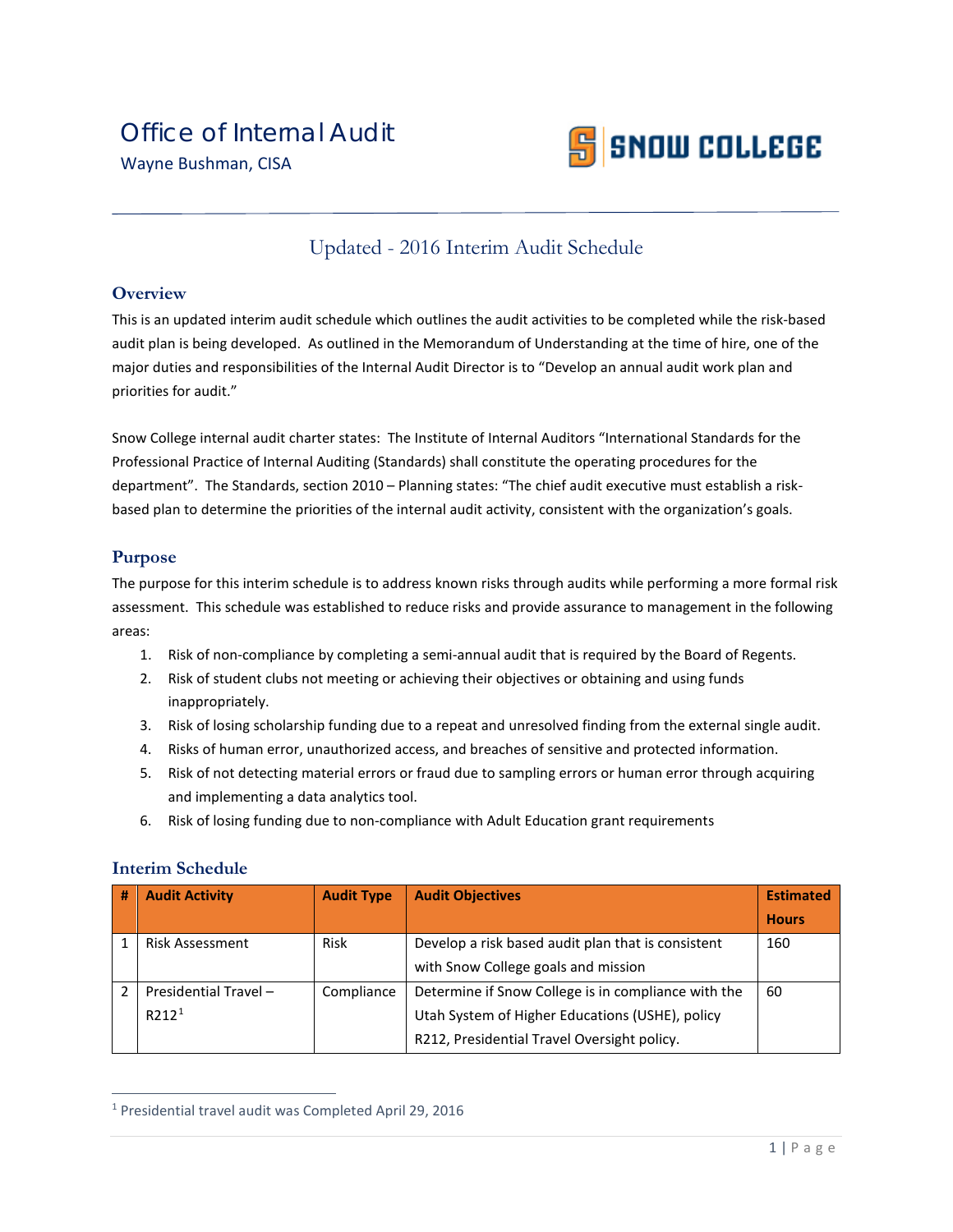| #              | <b>Audit Activity</b>         | <b>Audit Type</b> | <b>Audit Objectives</b>                              | <b>Estimated</b> |
|----------------|-------------------------------|-------------------|------------------------------------------------------|------------------|
|                |                               |                   |                                                      | <b>Hours</b>     |
| 3              | Polynesian Club <sup>2</sup>  | Financial /       | Determine if cash handling, inventory and            | 100              |
|                |                               | Performanc        | distribution of text books was done in accordance    |                  |
|                |                               | e                 | with Snow College policies and procedures.           |                  |
|                |                               |                   | Determine if there was equal opportunity for         |                  |
|                |                               |                   | students to participate in the Polynesian Club       |                  |
|                |                               |                   | fundraisers, and receive benefits from participation |                  |
|                |                               |                   | such as the use of textbooks bought using club       |                  |
|                |                               |                   | funds.                                               |                  |
| 4              | <b>Banner Access Controls</b> | IT                | Determine if users of Banner have appropriate levels | 160              |
|                |                               |                   | of access (least privilege). Determine if internal   |                  |
|                |                               |                   | controls for obtaining access are reasonable.        |                  |
|                |                               |                   | Determine if separation of duties is enforced        |                  |
|                |                               |                   | through access controls. Review current security     |                  |
|                |                               |                   | issues or concerns relating to Banner.               |                  |
| 5              | External Audit-               | Consulting/       | Assist Financial Aid, where requested, in resolving  | 40               |
|                | Financial Aid (Single         | Compliance        | the repeat finding from the single audit.            |                  |
|                | Audit)                        |                   |                                                      |                  |
| 6              | Acquire and Implement         | N/A               | Acquire ACL and install on PC. Take online training  | 60               |
|                | Data Analytics tool           |                   | course and use in audits where possible. Develop     |                  |
|                |                               |                   | plan to incorporate tests into continuous audits,    |                  |
|                |                               |                   | where feasible.                                      |                  |
| $\overline{7}$ | <b>Western Swing Dance</b>    | <b>TBD</b>        | Specific audit objectives - TBD. Audit was requested | 100              |
|                | Club <sup>3</sup>             |                   | by Michelle Brown                                    |                  |
| 8              | Snow College - Adult          | Compliance        | Evaluate Snow College's compliance with the Utah     | 40               |
|                | Literacy <sup>4</sup>         |                   | State Board of Education's Rule R277-733, Adult      |                  |
|                |                               |                   | Education Programs and the Utah Adult Education      |                  |
|                |                               |                   | Policies and Procedures Guide                        |                  |
|                |                               |                   | Total                                                | 720              |

<span id="page-1-0"></span> <sup>2</sup> Polynesian Club Audit was completed May 24, 2016

<span id="page-1-1"></span><sup>&</sup>lt;sup>3</sup> Western Swing Dance club audit was added to the schedule May 25, 2016

<span id="page-1-2"></span> $4$  Snow College Adult Literacy was added to the schedule May 26, 2016